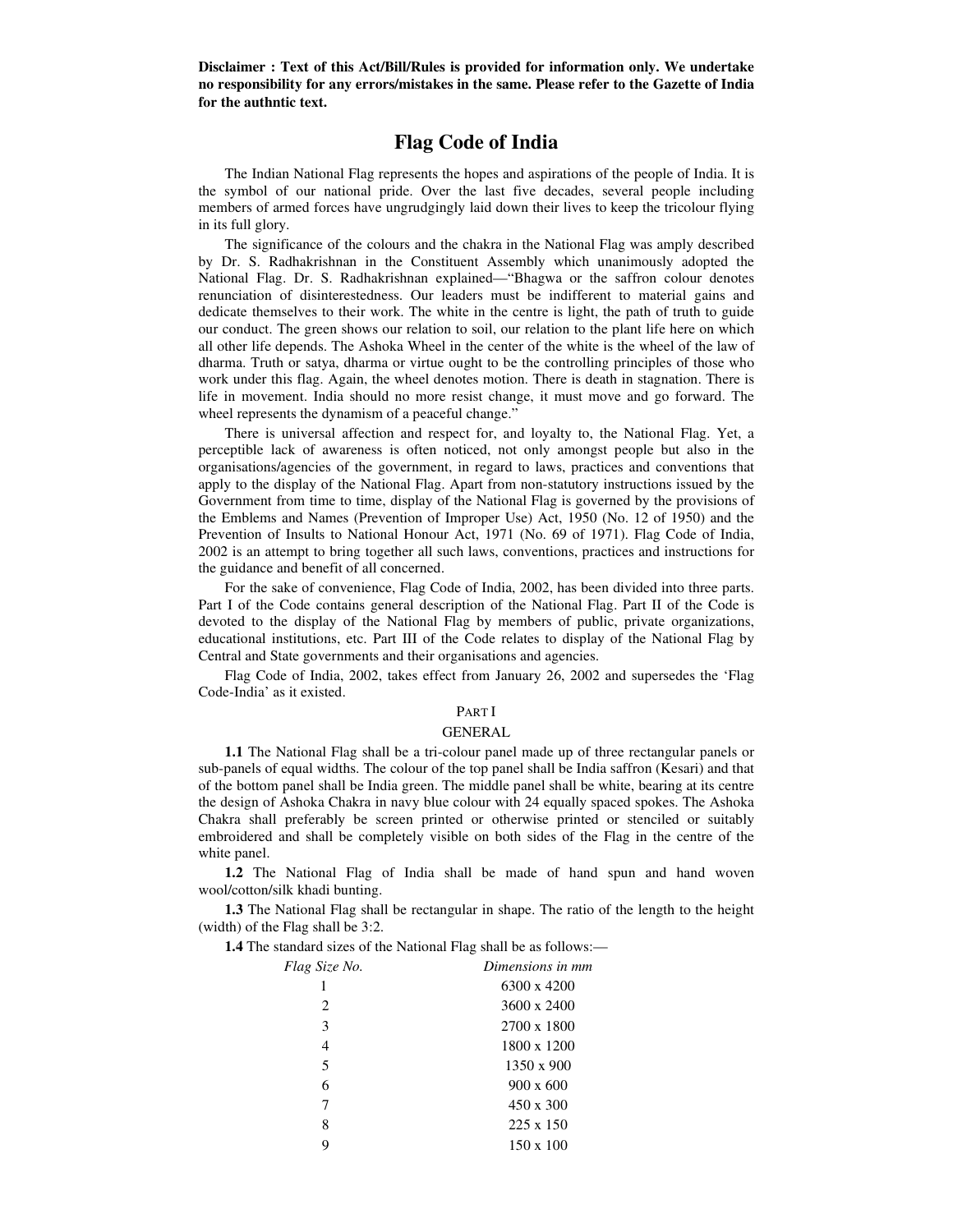**1.5** An appropriate size should be chosen for display. The flags of 450 x 300 mm size are intended for aircrafts on VVIP flights, 225 x 150 mm size for motor-cars and 150 x 100 mm size for table flags.

### PART II

# HOISTING/DISPLAY/USE OF NATIONAL FLAG BY MEMBERS OF PUBLIC, PRIVATE ORGANISATIONS, EDUCATIONAL INSTITUTIONS, ETC.

## **Section I**

**2.1** *There shall be no restriction on the display of the National Flag by members of general public, private organizations, educational institutions, etc.*, except to the extent provided in the Emblems and Names (Prevention of Improper Use) Act, 1950 \* and the Prevention of Insults to National Honour Act, 1971<sup>\*\*</sup> and any other law enacted on the subject. Keeping in view the provisions of the aforementioned Acts—

- (*i*) the Flag shall not be used for commercial purposes in violation of the Emblem and Names (Prevention of Improper Use) Act, 1950;
- (*ii*) the Flag shall not be dipped in salute to any person or thing;
- (*iii*) the Flag shall not be flown at half-mast except on occasions on which the Flag is flown at half-mast on public buildings in accordance with the instructions issued by the Government;

**Section 3**: Notwithstanding anything contained in any law for the time being in force, no person shall, except in such cases and under such conditions as may be prescribed by the Central Government, use, or continue to use, for the purpose of any trade, business, calling or profession, or in the title of any patent, or in any trade mark of design, any name or emblem specified in the Schedule or any colourable imitation thereof without the previous permission of the Central Government or of such officer of Government as may be authorised in this behalf by the Central Government.

*Note*.—The Indian National Flag has been specified as an emblem in the Schedule to the Act.

\*\* The Prevention of Insults to National Honour Act, 1971 (amended by the Prevention of Insults to National Honour (Amendment) Act, 2003):

Whoever in any public place or in any other place within public view burns, mutilates, defaces, defiles, disfigures, destroys, tramples upon or otherwise shows disrespect to or brings into contempt (whether by words, either spoken or written, or by acts) the Indian National Flag………. or any part thereof, shall be punished with imprisonment for a term which may extend to three years, or with fine, or with both.

*Explanation 1*.—Comments expressing disapprobation or criticism of the ………Indian National Flag or an alteration of the Indian National Flag by lawful means do not constitute an offence under this section.

*Explanation 2*.—The expression, "Indian National Flag" includes any picture, painting, drawing or photograph, or other visible representation of the Indian National Flag, or of any part or parts thereof, made of any substance or represented on any substance.

*Explanation 3*.—The expression "Public place" means any place intended for use by, or accessible to, the public and includes any public conveyance.

*Explanation 4*.—The disrespect to the Indian National Flag means and includes-

- (*a*) a gross affront or indignity offered to the Indian National Flag; or
- (*b*) dipping the Indian National Flag in salute to any person or thing; or
- (*c*) flying the Indian National Flag at half-mast except on occasions on which the Flag is flown at half-mast on public buildings in accordance with the instructions issued by the Government; or
- (*d*) using the Indian National Flag as a drapery in any form whatsoever except in state funerals or armed forces or other para-military forces funerals; or
- (*e*) using the Indian National Flag as a portion of costume or uniform of any description or embroidering or printing it on cushions, handkerchiefs, napkins or any dress material; or
- (*f*) putting any kind of inscription upon the Indian National Flag; or
- (*g*) using the Indian National Flag as a receptacle for receiving, delivering or carrying anything except flower petals before the Indian National Flag is unfurled as part of celebrations on special occasions including the Republic Day or the Independences Day; or
- (*h*) using the Indian National Flag as covering for a statue or a monument or a speaker's desk or a speaker's platform; or
- (*i*) allowing the Indian National Flag to touch the ground or the floor or trail in water intentionally; or
- (*j*) draping the Indian National Flag over the hood, top, and sides or back or on a vehicle, train, boat or an aircraft or any other similar object; or
- (*k*) using the Indian National Flag as a covering for a building; or
- (*l*) intentionally displaying the Indian National Flag with the "saffron" down.

3-A. *Minimum penalty on second or subsequent offence*.—Whoever having already been convicted of an offence under Section 2………. is again convicted of any such offence shall be punishable for the second and for every subsequent offence, with imprisonment for a term, which shall not be less than one year.

The Emblems and Names (Prevention of Improper Use) Act, 1950:

**Section 2:** In this Act, unless the context otherwise requires:—

<sup>(</sup>*a*) "emblem" means any emblem, seal, flag, insignia, coat-of-arms or pictorial representation specified in the Schedule.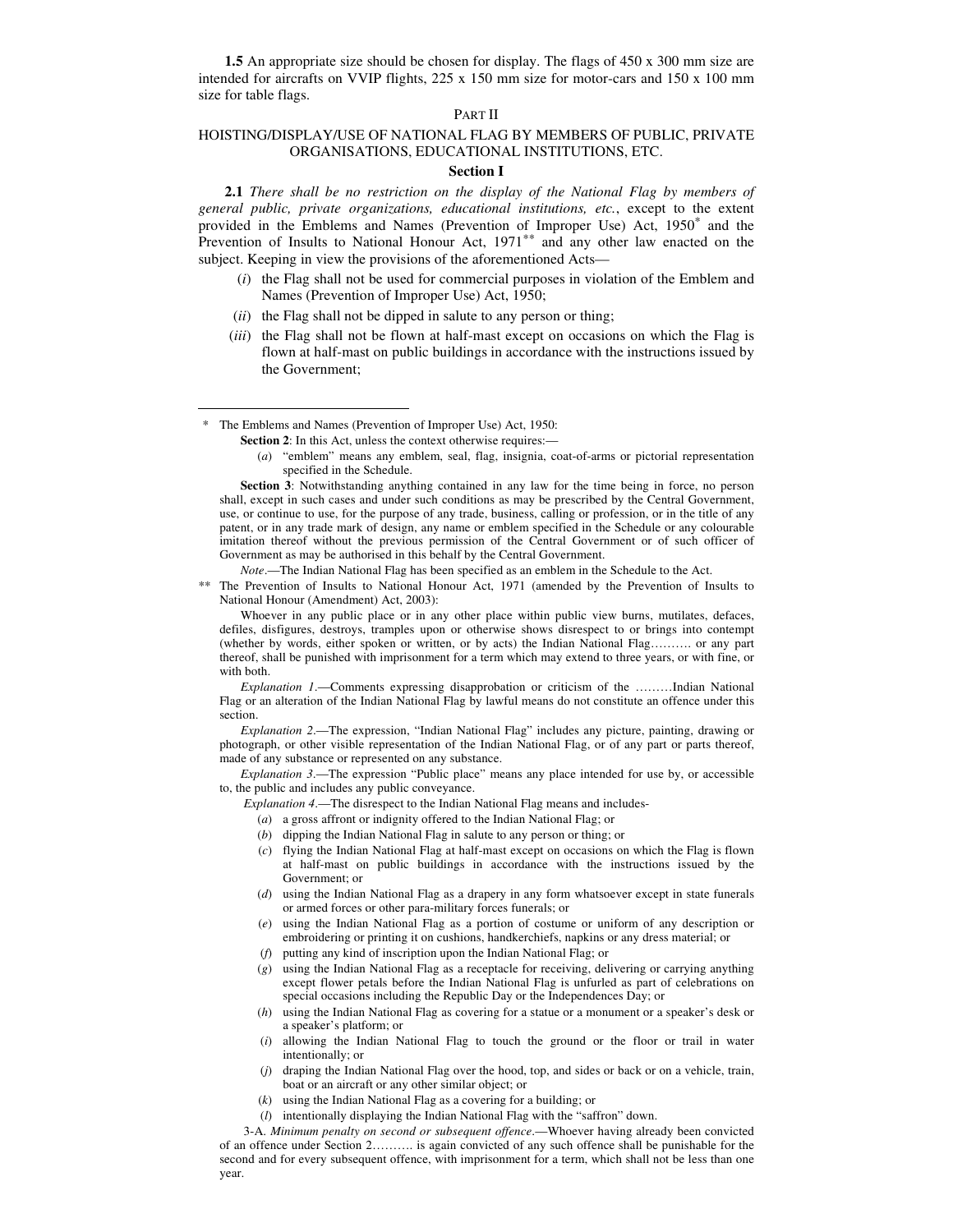- (*iv*) the Flag shall not be used as a drapery in any form whatsoever, including private funerals;
- (*v*) the Flag shall not be used as a portion of costume or uniform of any description nor shall it be embroidered or printed upon cushions, handkerchiefs, napkins or any dress material;
- (*vi*) lettering of any kind shall not be put upon the Flag;
- (*vii*) the Flag shall not be used as a receptacle for receiving, delivering, holding or carrying anything:

Provided that there shall be no objection to keeping flower petals inside the Flag before it is unfurled as part of celebrations on special occasions and on National Days like the Republic Day and the Independence Day;

- (*viii*) when used on occasions like unveiling of a statue, the Flag shall be displayed distinctly and separately and it shall not be used as a covering for the statue or monument;
- (*ix*) the Flag shall not be used to cover a speaker's desk nor shall it be draped over a speaker's platform;
- (*x*) the Flag shall not be intentionally allowed to touch the ground or the floor or trail in water;
- (*xi*) the Flag shall not be draped over the hood, top, sides or back of a vehicle, train, boat or an aircraft;
- (*xii*) the Flag shall not be used as a covering for a building; and
- (*xiii*) the Flag shall not be intentionally displayed with the "saffron" down.

**2.2** A member of public, a private organization or an educational institution may hoist/ display the National Flag on all days and occasions, ceremonial or otherwise. Consistent with the dignity and honour of the National Flag—

- (*i*) whenever the National Flag is displayed, it should occupy the position of honour and should be distinctly placed;
- (*ii*) a damaged or dishevelled Flag should not be displayed;
- (*iii*) the Flag should not be flown from a single masthead simultaneously with any other flag or flags;
- (*iv*) the Flag should not be flown on any vehicle except in accordance with the provisions contained in Section IX of Part III of this Code;
- (*v*) when the Flag is displayed on a speaker's platform, it should be flown on the speaker's right as he faces the audience or flat against the wall, above and behind the speaker;
- (*vi*) when the Flag is displayed flat and horizontal on a wall, the saffron band should be upper most and when displayed vertically, the saffron band shall be on the right with reference to the Flag (i.e. left to the person facing the Flag);
- (*vii*) to the extent possible, the Flag should conform to the specifications prescribed in Part I of this Code;
- (*viii*) no other flag or bunting should be placed higher than or above or side by side with the National Flag; nor should any object including flowers or garlands or emblem be placed on or above the Flag-mast from which the Flag is flown;
- (*ix*) the Flag should not be used as a festoon, rosette or bunting or in any other manner for decoration;
- (*x*) the Flag made of paper may be waved by public on occasions of important national, cultural and sports events. However, such paper Flags should not be discarded or thrown on the ground after the event. As far as possible, it should be disposed of in private consistent with the dignity of the Flag;
- (*xi*) where the Flag is displayed in open, it should, as far as possible, be flown from sunrise to sunset, irrespective of weather conditions;
- (*xii*) the Flag should not be displayed or fastened in any manner as may damage it; and
- (*xiii*) when the Flag is in a damaged or soiled condition, it shall be destroyed as a whole in private, preferably by burning or by any other method consistent with the dignity of the Flag.

# **Section II**

**2.3** The National Flag may be hoisted in educational institutions (schools, colleges, sports camps, scout camps, etc.) to inspire respect for the Flag. A model set of instructions for guidance is given below—

(*i*) The School will assemble in open square formation with pupils forming the three sides and the Flag-staff at the centre of the fourth side. The Headmaster, the pupil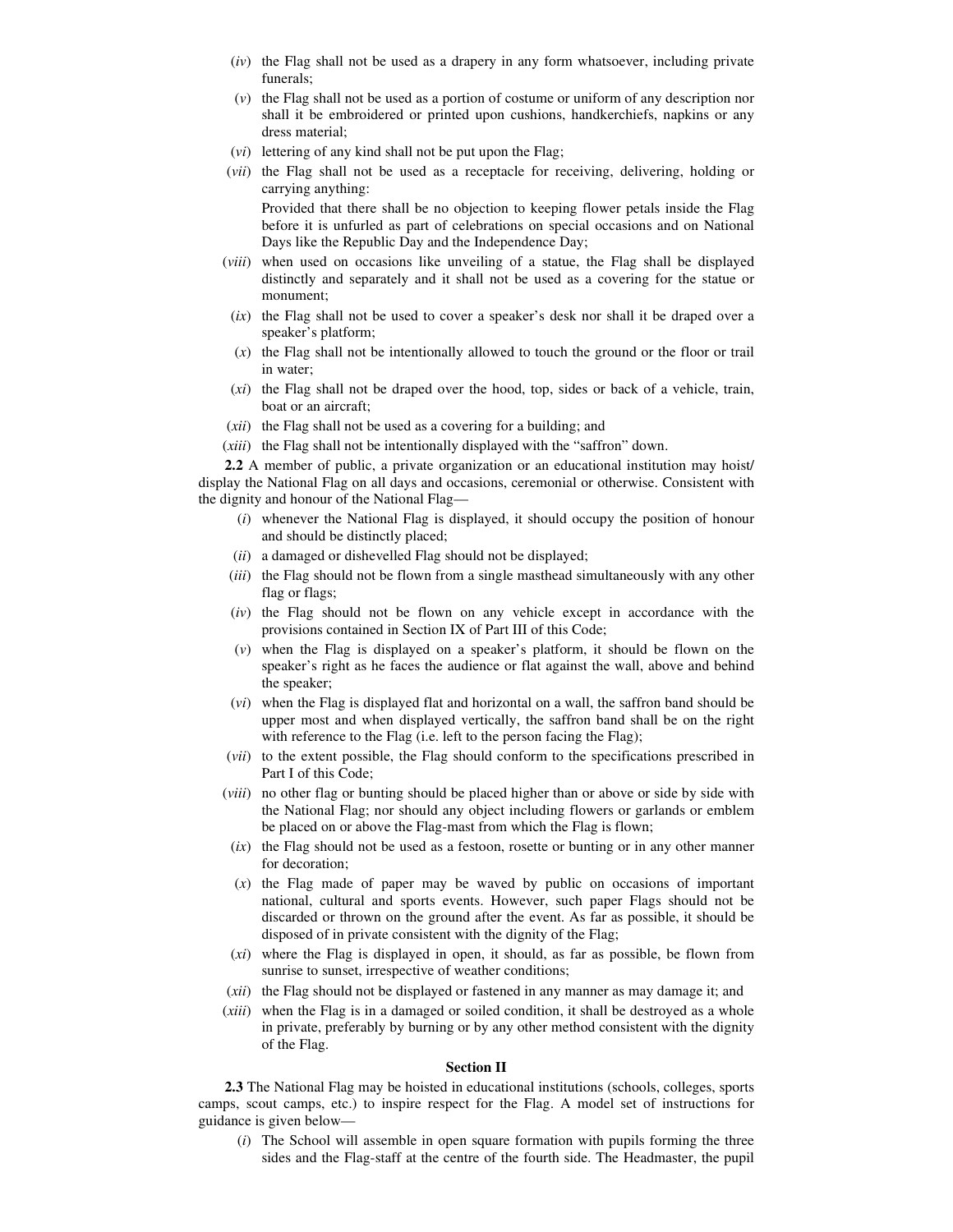leader and the person unfurling the Flag (if other than the Headmaster) will stand three paces behind the Flag-staff.

- (*ii*) The pupils will fall according to classes and in squads of ten (or other number according to strength). These squads will be arranged one behind the other. The pupil leader of the class will stand to the right of the first row of his class and the form master will stand three paces behind the last row of his class, towards the middle. The classes will be arranged along the square in the order of seniority with the seniormost class at the right end.
- (*iii*) The distance between each row should be at least one pace (30 inches); and the space between Form and Form should be the same.
- (*iv*) When each Form or Class is ready, the Class leader will step forward and salute the selected school pupil leader. As soon as all the Forms are ready, the school pupil leader will step up to the Headmaster and salute him. The Headmaster will return the salute. Then, the Flag will be unfurled. The School pupil leader may assist.
- (*v*) The School pupil leader in charge of the parade (or assembly) will call the parade to attention, just before the unfurling, and he will call them to the salute when the Flag flies out. The parade will keep at the salute for a brief interval, and then on the command "order", the parade will come to the attention position.
- (*vi*) The Flag Salutation will be followed by the National Anthem. The parade will be kept at the attention during this part of the function.
- (*vii*) On all occasions when the pledge is taken, the pledge will follow the National Anthem. When taking the pledge the Assembly will stand to attention and the Headmaster will administer the pledge ceremoniously and the Assembly will repeat it after him.
- (*viii*) In pledging allegiance to the National Flag, the practice to be adopted in Schools is as follows:—

Standing with folded hands, all repeat together the following pledge:

"I pledge allegiance to the National Flag and to the Sovereign Socialist Secular Democratic Republic for which it stands."

# PART III

# HOISTING/DISPLAY OF THE NATIONAL FLAG BY THE CENTRAL AND STATE GOVERNMENTS AND THEIR ORGANISATIONS AND AGENCIES

## **Section I**

## *Defence Installations/Heads of Missions/Posts*

**3.1** The provisions of this Part shall not apply to Defence Installations that have their own rule for display of the National Flag.

**3.2** The National Flag may also be flown on the Headquarters and the residences of the Heads of Missions/Posts abroad in the countries where it is customary for diplomatic and consular representatives to fly their National Flags on the Headquarters and their official residences.

# **Section II**

# *Official Display*

**3.3** Subject to the provisions contained in Section I above, it shall be mandatory for all Governments and their organisations/agencies to follow the provisions contained in this Part.

**3.4** On all occasions for official display, only the Flag conforming to specifications laid down by the Bureau of Indian Standards and bearing their standard mark shall be used. On other occasions also, it is desirable that only such Flags of appropriate size are flown.

#### **Section III**

#### *Correct Display*

**3.5** Wherever the Flag is flown, it should occupy the position of honour and be distinctly placed.

**3.6** Where the practice is to fly the Flag on any public building, it shall be flown on that building on all days including Sundays and holidays and, except as provided in this Code, it shall be flown from sun-rise to sun-set irrespective of weather conditions. The Flag may be flown on such a building at night also but this should be only on very special occasions.

**3.7** The Flag shall always be hoisted briskly and lowered slowly and ceremoniously. When the hoisting and the lowering of the Flag is accompanied by appropriate bugle calls, the hoisting and lowering should be simultaneous with the bugle calls.

**3.8** When the Flag is displayed from a staff projecting horizontally or at an angle from a windowsill, balcony, or front of a building, the saffron band shall be at the farther end of the staff.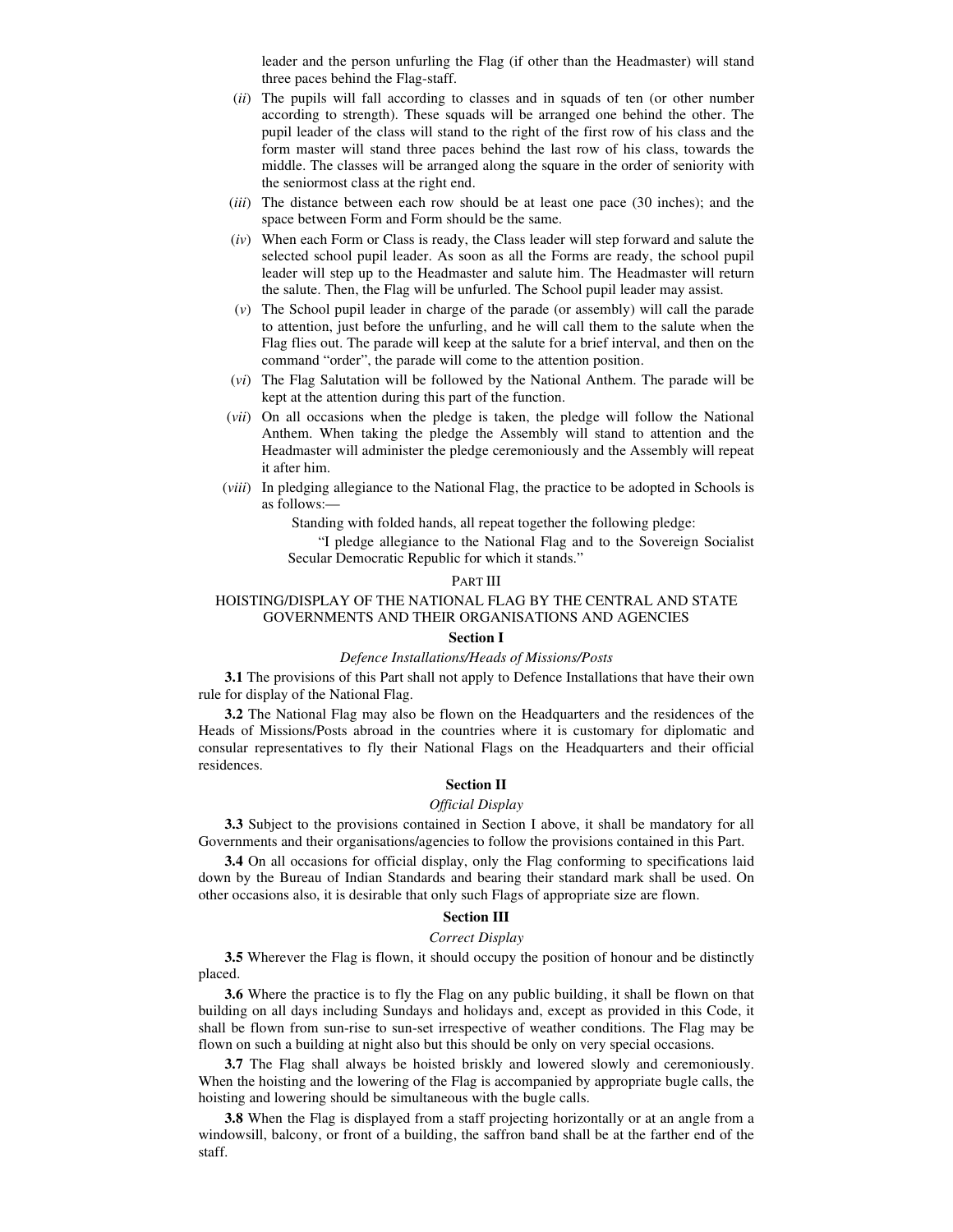**3.9** When the Flag is displayed flat and horizontal on a wall, the saffron band shall be upper most and when displayed vertically, the saffron band shall be to the right with reference to the Flag, i.e., it may be to the left of a person facing it.

**3.10** When the Flag is displayed on a speaker's platform, it shall be flown on a staff on the speaker's right as he faces the audience or flat against the wall above and behind the speaker.

**3.11** When used on occasions like the unveiling of a statue, the Flag shall be displayed distinctly and separately.

**3.12** When the Flag is displayed alone on a motor car, it shall be flown from a staff, which should be affixed firmly either on the middle front of the bonnet or to the front right side of the car.

**3.13** When the Flag is carried in a procession or a parade, it shall be either on the marching right, i.e. the Flag's own right, or if there is a line of other flags, in front of the centre of the line.

# **Section IV**

*Incorrect Display*

**3.14** A damaged or disheveled Flag shall not be displayed.

**3.15** The Flag shall not be dipped in salute to any person or thing.

**3.16** No other flag or bunting shall be placed higher than or above or, except as hereinafter provided, side by side with the National Flag; nor shall any object including flowers or garlands or emblem be placed on or above the Flag-mast from which the Flag is flown.

**3.17** The Flag shall not be used as a festoon, rosette or bunting or in any other manner for decoration.

**3.18** The Flag shall not be used to cover a speaker's desk nor shall it be draped over a speaker's platform.

**3.19** The Flag shall not be displayed with the "saffron" down.

**3.20** The Flag shall not be allowed to touch the ground or the floor or trail in water.

**3.21** The Flag shall not be displayed or fastened in any manner as may damage it.

## **Section V**

#### *Misuse*

**3.22** The Flag shall not be used as a drapery in any form whatsoever except in State/ Military/Central Para military Forces funerals hereinafter provided.

**3.23** The Flag shall not be draped over the hood, top, sides or back of a vehicle, train or boat.

**3.24** The Flag shall not be used or stored in such a manner as may damage or soil it.

**3.25** When the Flag is in a damaged or soiled condition, it shall not be cast aside or disrespectfully disposed of but shall be destroyed as a whole in private, preferably by burning or by any other method consistent with the dignity of the Flag.

**3.26** The Flag shall not be used as a covering for a building.

**3.27** The Flag shall not be used as a portion of a costume or uniform of any description. It shall not be embroidered or printed upon cushions, handkerchiefs, napkins or boxes.

**3.28** Lettering of any kind shall not be put upon the Flag.

**3.29** The Flag shall not be used in any form of advertisement nor shall an advertising sign be fastened to the pole from which the Flag is flown.

**3.30** The Flag shall not be used as a receptacle for receiving, delivering, holding or carrying anything:

Provided that there shall be no objection to keeping flower petals inside the Flag before it is unfurled, as part of celebrations on special occasions and on National Days like the Republic Day and the Independence Day.

## **Section VI**

### *Salute*

**3.31** During the ceremony of hoisting or lowering the Flag or when the Flag is passing in a parade or in a review, all persons present should face the Flag and stand at attention. Those present in uniform should render the appropriate salute. When the Flag is in a moving column, persons present will stand at attention or salute as the Flag passes them. A dignitary may take the salute without a head dress.

## **Section VII**

#### *Display with Flags of other Nations and of United Nations*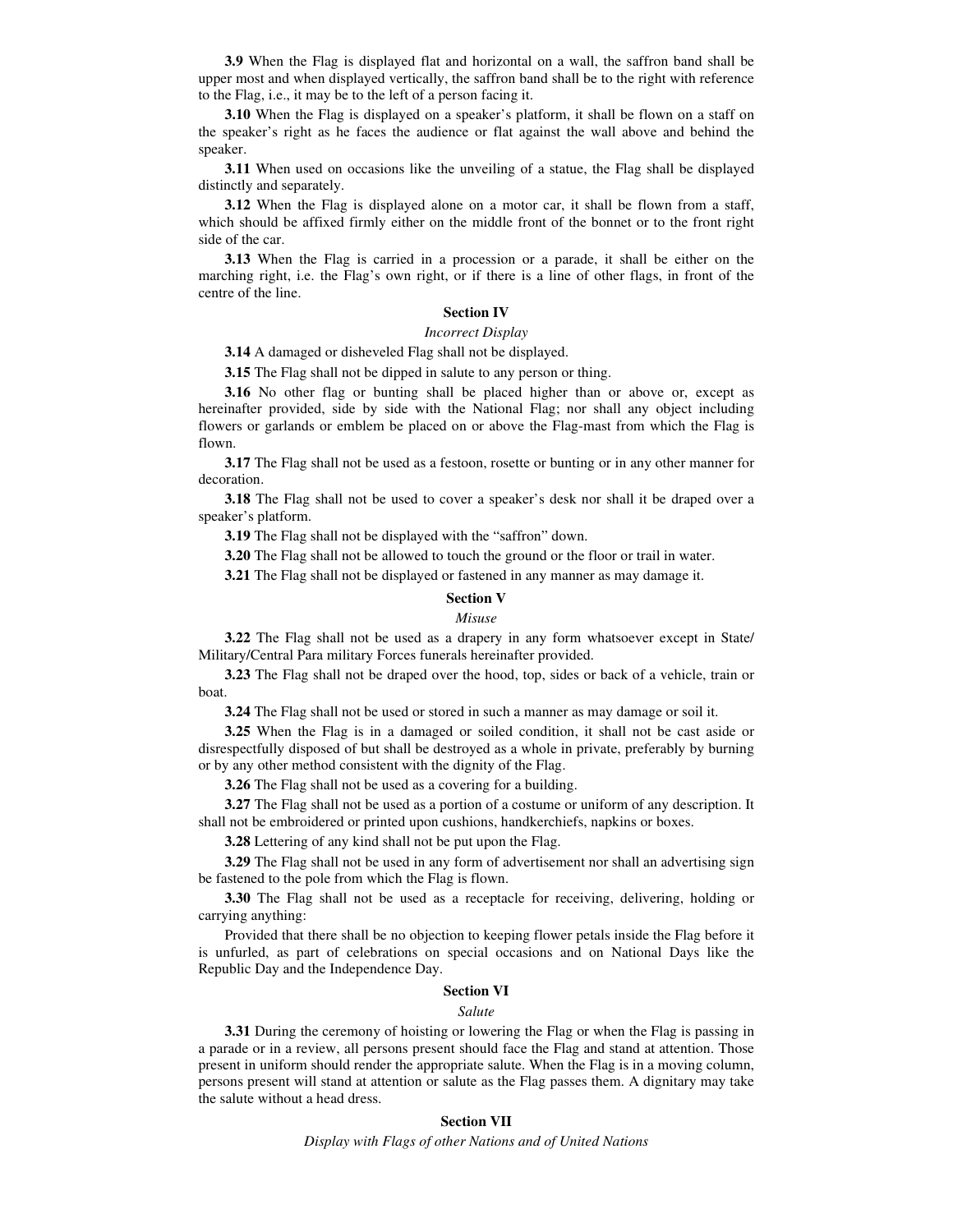**3.32** When displayed in a straight line with flags of other countries, the National Flag shall be on the extreme right; i.e. if an observer were to stand in the center of the row of the flags facing the audience, the National Flag should be to his extreme right. The position is illustrated in the diagram below:—



**3.33** Flags of foreign countries shall proceed as from the National Flag in alphabetical order on the basis of English versions of the names of the countries concerned. It would be permissible in such a case to begin and also to end the row of flags with the National Flag and also to include National Flag in the normal countrywise alphabetical order. The National Flag shall be hoisted first and lowered last.

**3.34** In case flags are to be flown in an open circle i.e., in an arc or a semi-circle, the same procedure shall be adopted as is indicated in the preceding clause of this Section. In case flags are to be flown in a closed, i.e., complete circle, the National Flag shall mark the beginning of the circle and the flags of other countries should proceed in a clockwise manner until the last flag is placed next to the National Flag. It is not necessary to use separate National Flags to mark the beginning and the end of the circle of flags. The National Flag shall also be included in its alphabetical order in such a closed circle.

**3.35** When the National Flag is displayed against a wall with another flag from crossed staffs, the National Flag shall be on the right i.e. the Flag's own right, and its staff shall be in front of the staff of the other flag. The position is illustrated in the diagram below:—



**3.36** When the United Nation's Flag is flown along with the National Flag, it can be displayed on either side of the National Flag. The general practice is to fly the National Flag on the extreme right with reference to the direction which it is facing (i.e. extreme left of an observer facing the masts flying the Flags). The position is illustrated in the diagram below:—

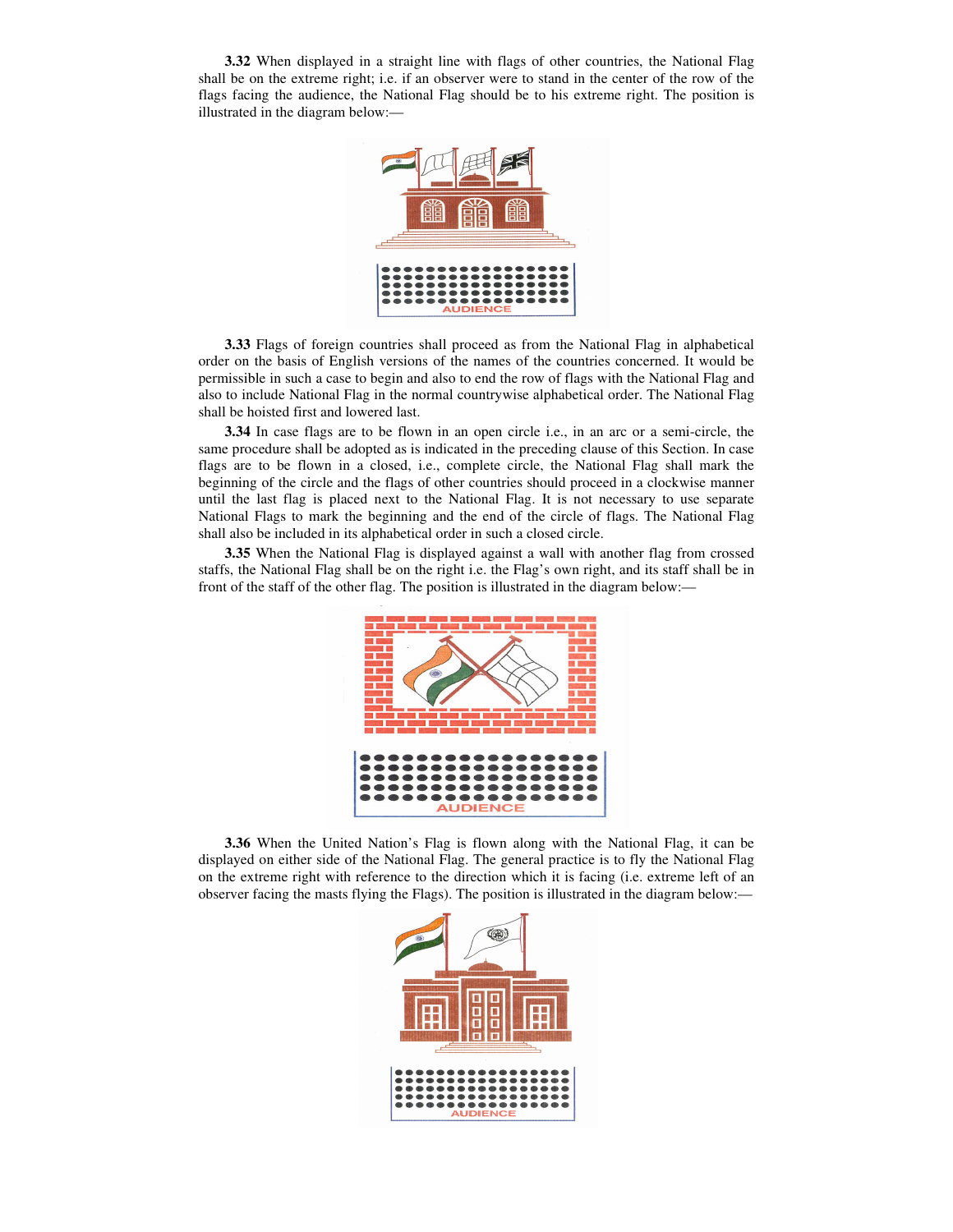**3.37** When the National Flag is flown with flags of other countries, the flag masts shall be of equal size. International usage forbids the display of the flag of one nation above that of another nation in time of peace.

**3.38** The National Flag shall not be flown from a single mast-head simultaneously with any other flag or flags. There shall be separate mast-heads for different flags.

## **Section VIII**

## *Display over Public Buildings/Official Residences*

**3.39** Normally the National Flag should be flown only on important public buildings such as High Courts, Secretariats, Commissioners' Offices, Collectorates, Jails and offices of the District Boards, Municipalities and Zilla Parishads and Departmental/Public Sector Undertakings.

**3.40** In frontier areas, the National Flag may be flown on the border customs posts, check posts, out posts and at other special places where flying of the Flag has special significance. In addition, it may be flown on the camp sites of border patrols.

**3.41** The National Flag should be flown on the official residences of the President, Vice-President, Governors and Lieutenant Governors when they are at Headquarters and on the building in which they stay during their visits to places outside the Headquarters. The Flag flown on the official residence should, however, be brought down as soon as the dignitary leaves the Headquarters and it should be re-hoisted on that building as he enters the main gate of the building on return to the Headquarters. When the dignitary is on a visit to a place outside the Headquarters, the Flag should be hoisted on the building in which he stays as he enters the main gate of that building and it should be brought down as soon as he leaves that place. However, the Flag should be flown from sun-rise to sun-set on such official residences, irrespective of whether the dignitary is at Headquarters or not on the — Republic Day, Independence Day, Mahatama Gandhi's Birthday, National Week (6th to 13th April, in the memory of martyrs of Jalianwala Bagh), any other particular day of national rejoicing as may be specified by the Government of India or, in the case of a State, on the anniversary of formation of that State.

**3.42** When the President, the Vice-President or the Prime Minister visits an institution, the National Flag may be flown by the institution as a mark of respect.

**3.43** On the occasions of the visit to India by foreign dignitaries, namely, President, Vice-President, Emperor/King or Heir Prince and the Prime Minister, the National Flag may be flown along with the Flag of the foreign country concerned in accordance with the rules contained in Section VII by such private institutions as are according reception to the visiting foreign dignitaries and on such public buildings as the foreign dignitaries intend to visit on the day of visit to the institution.

# **Section IX**

#### *Display on Motor Cars*

**3.44** The privilege of flying the National Flag on motor cars is limited to the:—

- (1) President;
- (2) Vice-President;
- (3) Governors and Lieutenant Governors;
- (4) Heads of Indian Missions/Posts abroad in the countries to which they are accredited;
- (5) Prime Minister and other Cabinet Ministers;

Ministers of State and Deputy Ministers of the Union;

Chief Minister and other Cabinet Ministers of a State or Union Territory;

Ministers of State and Deputy Ministers of a State or Union Territory;

# (6) Speaker of the Lok Sabha;

Deputy Chairman of the Rajya Sabha;

Deputy Speaker of the Lok Sabha;

Chairmen of Legislative Councils in States;

Speakers of Legislative Assemblies in States and Union territories;

Deputy Chairmen of Legislative Councils in States;

Deputy Speakers of Legislative Assemblies in States and Union territories;

### (7) Chief Justice of India;

Judges of Supreme Court; Chief Justice of High Courts;

Judges of High Courts.

**3.45** The dignitaries mentioned in Clauses (5 ) to (7) of paragraph 3.44 may fly the National Flag on their cars, whenever they consider it necessary or advisable.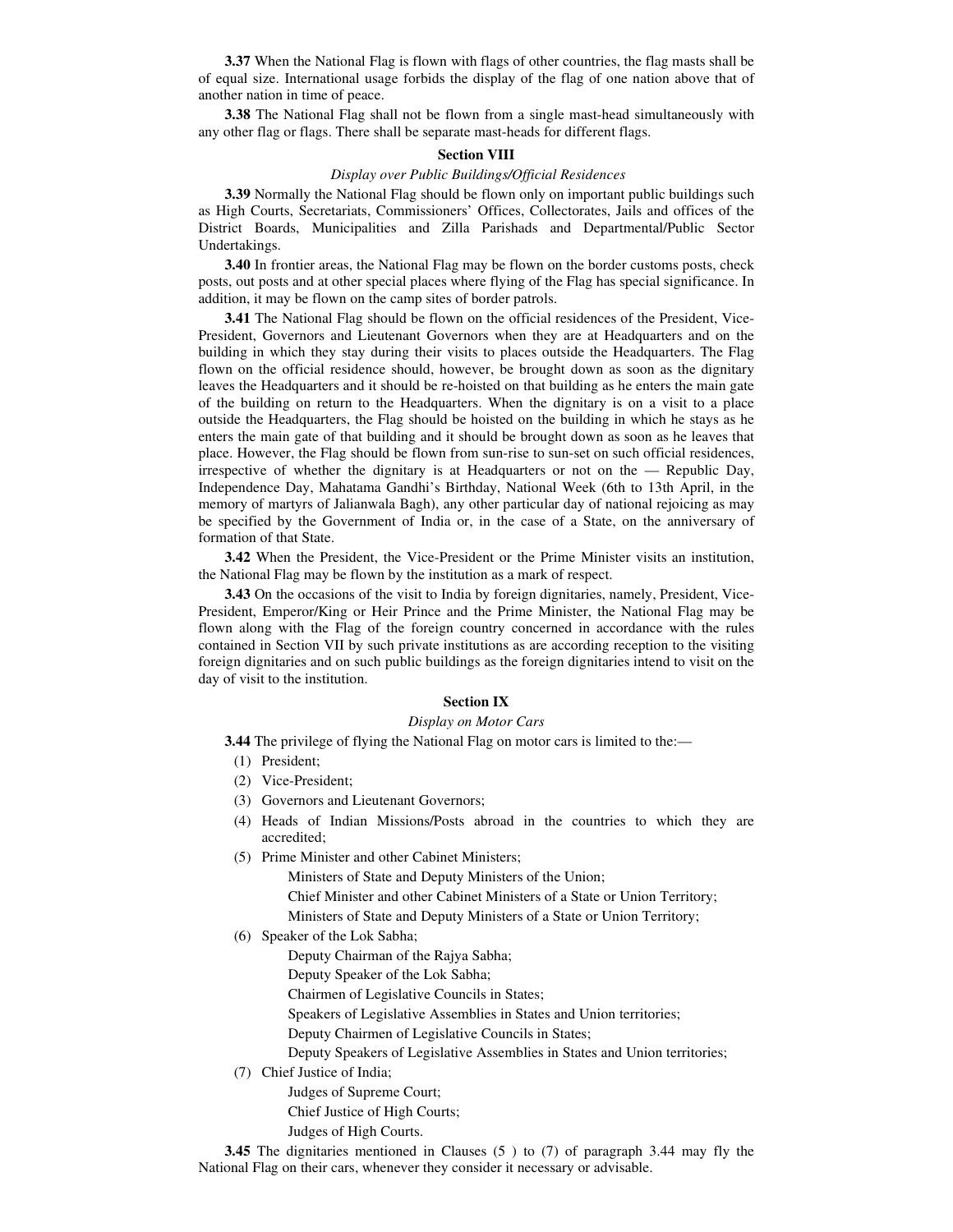**3.46** When a foreign dignitary travels in a car provided by Government, the National Flag will be flown on the right side of the car and the Flag of the foreign countries will be flown on the left side of the car.

# **Section X**

# *Display on Trains/Aircrafts*

**3.47** When the President travels by special train within the country, the National Flag should be flown from the driver's cab on the side facing the platform of the station from where the train departs. The Flag should be flown only when the special train is stationary or when coming into the station where it is going to halt.

**3.48** The National Flag will be flown on the aircraft carrying the President, the Vice-President or the Prime Minister on a visit to a foreign country. Alongside the National Flag, the Flag of the country visited should also be flown but, when the aircraft lands in countries enroute, the National Flags of the countries touched would be flown instead, as a gesture of courtesy and goodwill.

**3.49** When the President goes on tour within India, the National Flag will be displayed on the side by which the President will embark the aircraft or disembark from it.

## **Section XI**

## *Half-masting*

**3.50** In the event of the death of the following dignitaries, the National Flag shall be halfmasted at the places indicated against each on the day of the death of the dignitary:—

| <b>Dignitary</b>                                     | <b>Place or places</b>                               |
|------------------------------------------------------|------------------------------------------------------|
| President                                            | Throughout India                                     |
| Vice-President                                       | Throughout India                                     |
| Prime Minister                                       | Throughout India                                     |
| Speaker of the Lok Sabha                             | Delhi                                                |
| Chief Justice of India                               | Delhi                                                |
| <b>Union Cabinet Minister</b>                        | Delhi and State Capitals                             |
| Minister of State or Deputy Minister of<br>the Union | Delhi                                                |
| Governor                                             | Throughout the State or Union                        |
| Lt. Governor                                         | Throughout the State or Union                        |
| Chief Minister of a State                            | Throughout the State or Union                        |
| Chief Minister of a Union territory                  | Throughout the State or Union<br>territory concerned |

Cabinet Minister in a State Capital of the State concerned.

**3.51** If the intimation of the death of any dignitary is received in the afternoon, the Flag shall be half-masted on the following day also at the place or places indicated above, provided the funeral has not taken place before sun-rise on that day.

**3.52** On the day of the funeral of a dignitary mentioned above, the Flag shall be halfmasted at the place where the funeral takes place.

**3.53** If State mourning is to be observed on the death of any dignitary, the Flag shall be half-masted throughout the period of the mourning throughout India in the case of the Union dignitaries and throughout the State or Union territory concerned in the case of a State or Union territory dignitary.

**3.54** Half-masting of the Flag and, where necessary, observance of State mourning on the death of foreign dignitaries will be governed by special instructions which will issue from the Ministry of Home Affairs in individual cases.

**3.55** Notwithstanding the above provisions, in the event of a half-mast day coinciding with the Republic Day, Independence Day, Mahatama Gandhi's Birthday, National Week (6th to 13th April, in the memory of martyrs of Jalianwala Bagh), any other particular day of national rejoicing as may be specified by the Government of India or, in the case of a State, on the anniversary of formation of that State, the Flags shall not be flown at half-mast except over the building where the body of the deceased is lying until such time it has been removed and that Flag shall be raised to the full-mast position after the body has been removed.

**3.56** If mourning were to be observed in a parade or procession where a Flag is carried, two streamers of black crepe shall be attached to the spear head, allowing the streamers to fall naturally. The use of black crepe in such a manner shall be only by an order of the Government.

**3.57** When flown at half-mast, the Flag shall be hoisted to the peak for an instant, then lowered to the half-mast position, but before lowering the Flag for the day, it shall be raised again to the peak.